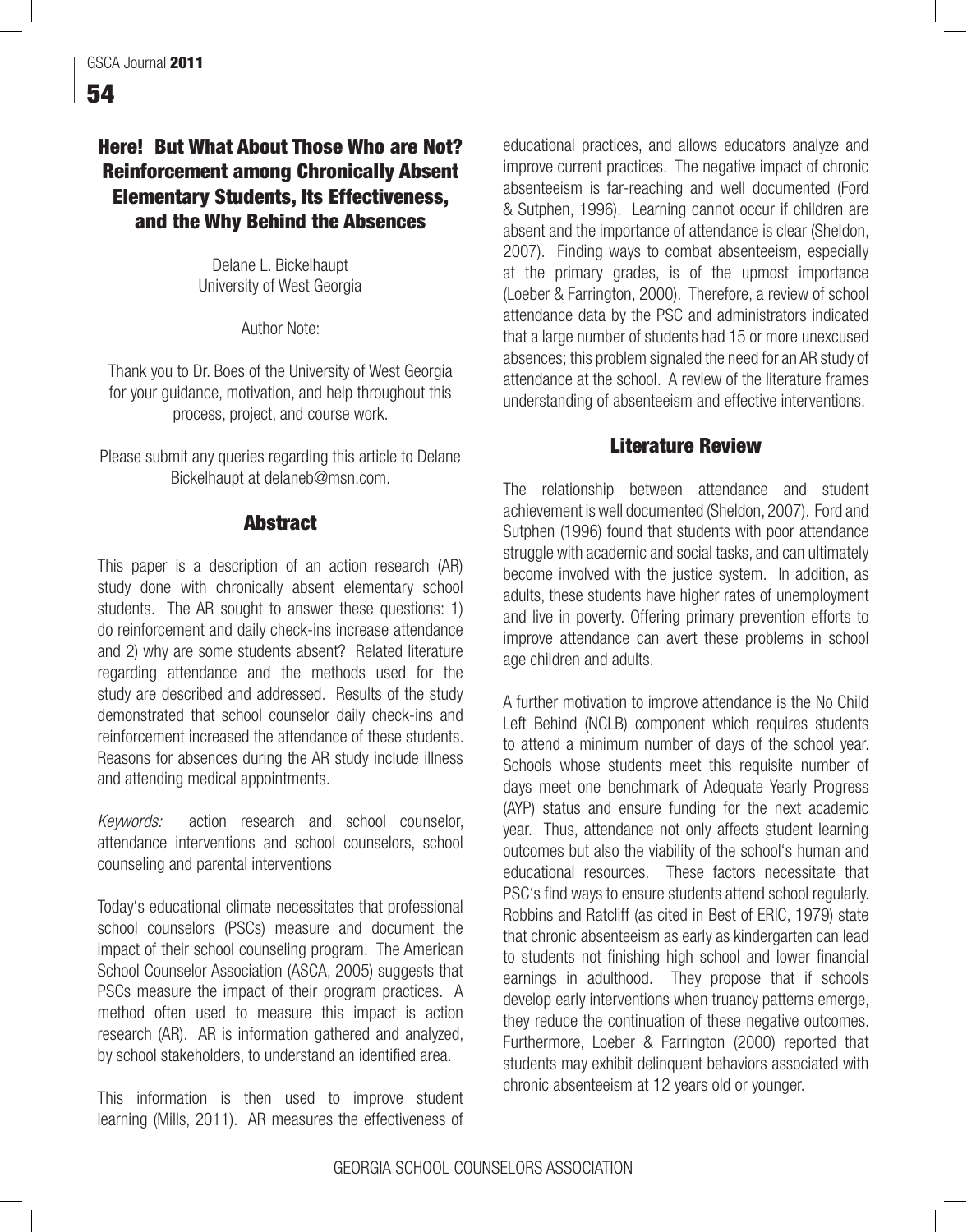## Effective Attendance Programs

Commonly, schools implement programs that reinforce students with excellent attendance and use numerous incentive programs to accomplish this goal. Such reinforcement varies from certificates, pizza parties, lunch, or outside time with community helpers, to grade bonus percentages (De Leonibus as cited in Best of ERIC, 1978). These programs may reinforce high attendance rates for students with acceptable attendance records. However, schools must find ways to reach chronically absent students who have fallen behind academically and socially. The literature notes that positive reinforcement, small groups, counselor or social worker check- ins, as well as student and parent contracts (De Leonibus as cited in Best of ERIC, 1979) improve student attendance. Other strategies for reducing absenteeism are (Ford & Sutphen, 1996):

- $\checkmark$  Developing incentives;
- $\checkmark$  Making school more interesting and rewarding;
- $\checkmark$  Increasing communication with parents; and
- $\checkmark$  Supporting families in changing behaviors that contribute to absenteeism.

According to Baker (2000), small groups were effective among elementary students with chronic absenteeism throughout the duration of the group but only for that time. A parent component seems to be a critical piece to improving the attendance of these students (Sheldon, 2007).

### Parent Involvement

Combating absenteesim necessitates a comprehensive approach that involves several school stakeholders (Jacobs & Kritsonis, 2007). Parent involvement is crucial, especially at the elementary level, when students are dependent upon their parents for getting to the bus stop or to school. Two beneficial interventions that promote parental involvement include informing parents of the district's attendance policy and holding school-wide communications or parent workshops, which discuss the importance of attendance (Peek, 2009). Therefore, communication between the school and parents supports parental involvement.

### Causes of Absenteeism

The literature has explored the underlying causes of absenteeism. Dube and Orpinas (2009) found that students miss school to avoid schoolwork or undesirable social situations or to gain reinforcement such as parental attention. Baker, Sigmon, and Nugent (2001) categorized four areas of chronic absenteeism: family factors, school factors, economic influences, and student variables. The literature suggests that parents of chronically absent students experienced chronic absenteeism during their school years (Robins & Ratcliff as cited in BEST of ERIC, 1979). Furthermore, Sheldon (2007) found parental beliefs, experiences and family financial status contribute to student absenteeism.

When families lack basic resources, have transient housing, lack reliable transportation, or work multiple jobs, they may have difficulty getting their students to school regularly (Baker, et al., 2001). The literature offers conflicting findings on the relationship between socioeconomic status (SES) and absenteeism. Dessoff (2009) reported that data from The National Center for Children in Poverty (NCCP) suggested a correlation between chronic absenteeism in kindergarten and lower performance in first grade, even when the researchers accounted for variances in gender, ethnicity, or SES. Therefore, the literature does not offer definitive conclusions about the correlation between SES and chronic absenteeism.

### Methodology

## **Participants**

Eight first grade students (two girls and six boys) enrolled in a primary school in suburban Atlanta comprised the study's initial participants; two participants moved during the AR thus reducing the number of participants to six. The school has a large number of students receiving free and reduced lunch and holds Title I status. Seven of the students identified as Caucasian and one as Pakistani. The school's population is .4% American Indian or Alaskan Native; 4.4% Asian; 4.5% Multiracial; 15% Hispanic; 20% Black; and 54% Caucasian. The PI selected students based on their number of unexcused absences in the 2009-2010 school year. Each of these students had 10 or more unexcused absences according to the county's student information software. If the student demonstrated a similar pattern of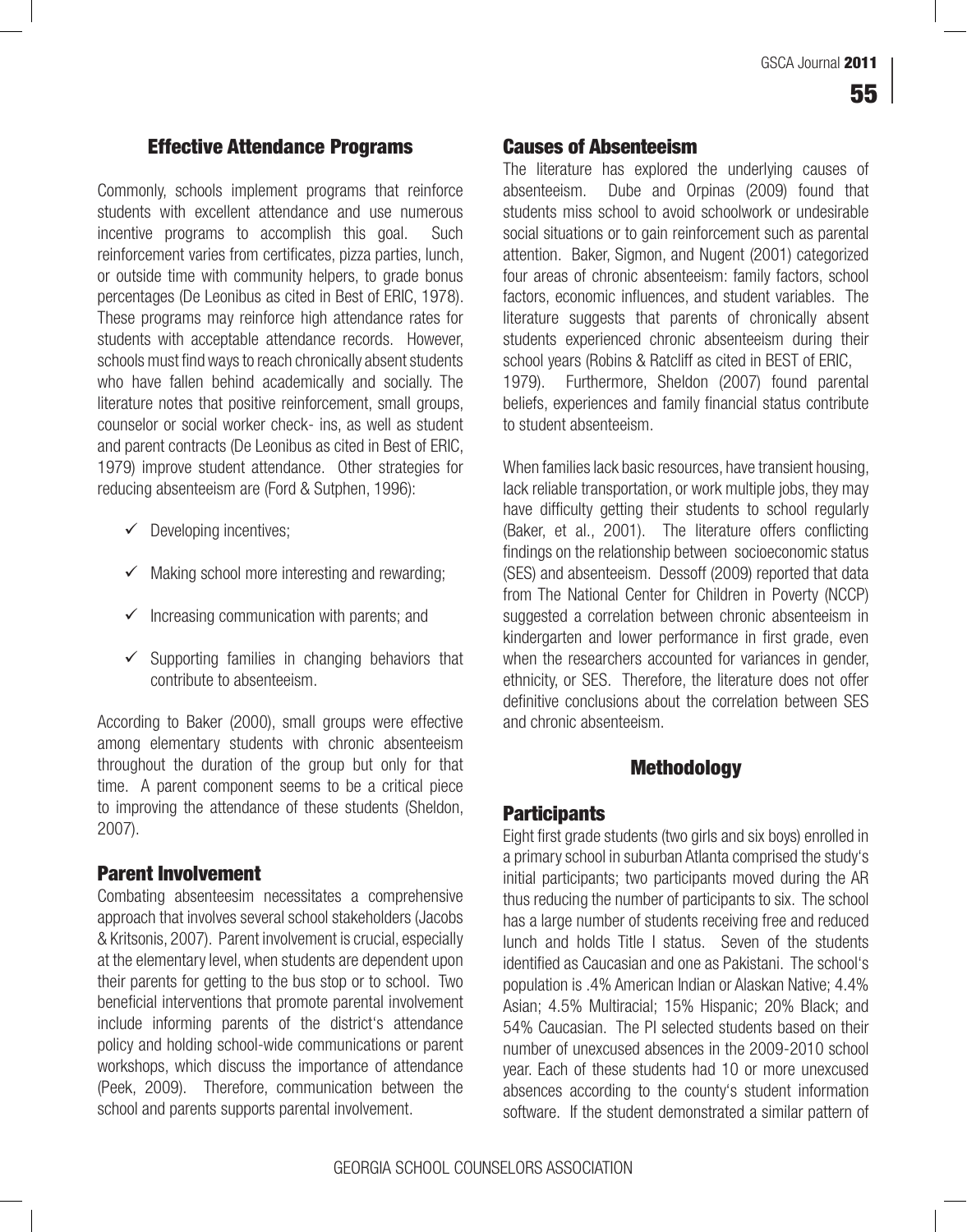attendance for this school year (five or more absences by December), the PI contacted parents requesting permission for the students to participate in the AR; the PI included only students whose parents gave permission. The PI used a parent survey (see Appendix A) at the end of the intervention to ascertain reasons for absences, and attitudes toward school and attendance. The PI administered the survey over the phone with five of the six participant's parents. Because of language differences, the school's International Welcome Center provided a translator for the family which spoke Urdu.

# Intervention Procedures

The procedures for this AR study consisted of reinforcement, daily check-ins with students, and weekly small group meetings for eight weeks. The PI conducted check-ins daily to confirm the participant's presents and to learn about home and school morning routines. Each student placed a sticker on his or her calendar for that day to reinforce attendance. On Friday of each week, the students and PI met during a small group to go over calendars and to discuss attendance. Small group discussions and topics included 1) the number of days attended for the week; 2) strategies to improve morning routines; 3) strategies that promoted student healthiness and physical well-being; and 4) the benefits of school attendance.

Students with perfect attendance for the week chose a prize from the PI's treasure box. The treasure box included small trinkets such as key chains, bracelets, rubber balls, and other small items. At the end of the group intervention, students with no unexcused absences during the eightweek group had a celebration.

# Data Collection and Instrumentation

The researcher collected data regarding the intervention's impact on student's attendance from the county student information system. By comparing attendance data for the duration of the intervention (mid-January to mid-March 2011) to the same 39-day period for the 2009-2010 school year, the PI answered the first research question. The PI generated descriptive statistics in the form of percentages to describe changes in student attendance. Finally, the PI tallied frequency counts of student responses to group questions, parent survey responses, and reasons for student absences. The PI developed the parent survey and there is no demonstrated reliability or validity data demonstrated. The PI kept qualitative data in the form of anecdotal notes on student and parent comments as well. The principal investigator (PI), who was also the school counselor in charge of the intervention, called each parent at the end of the intervention and asked survey questions over the phone.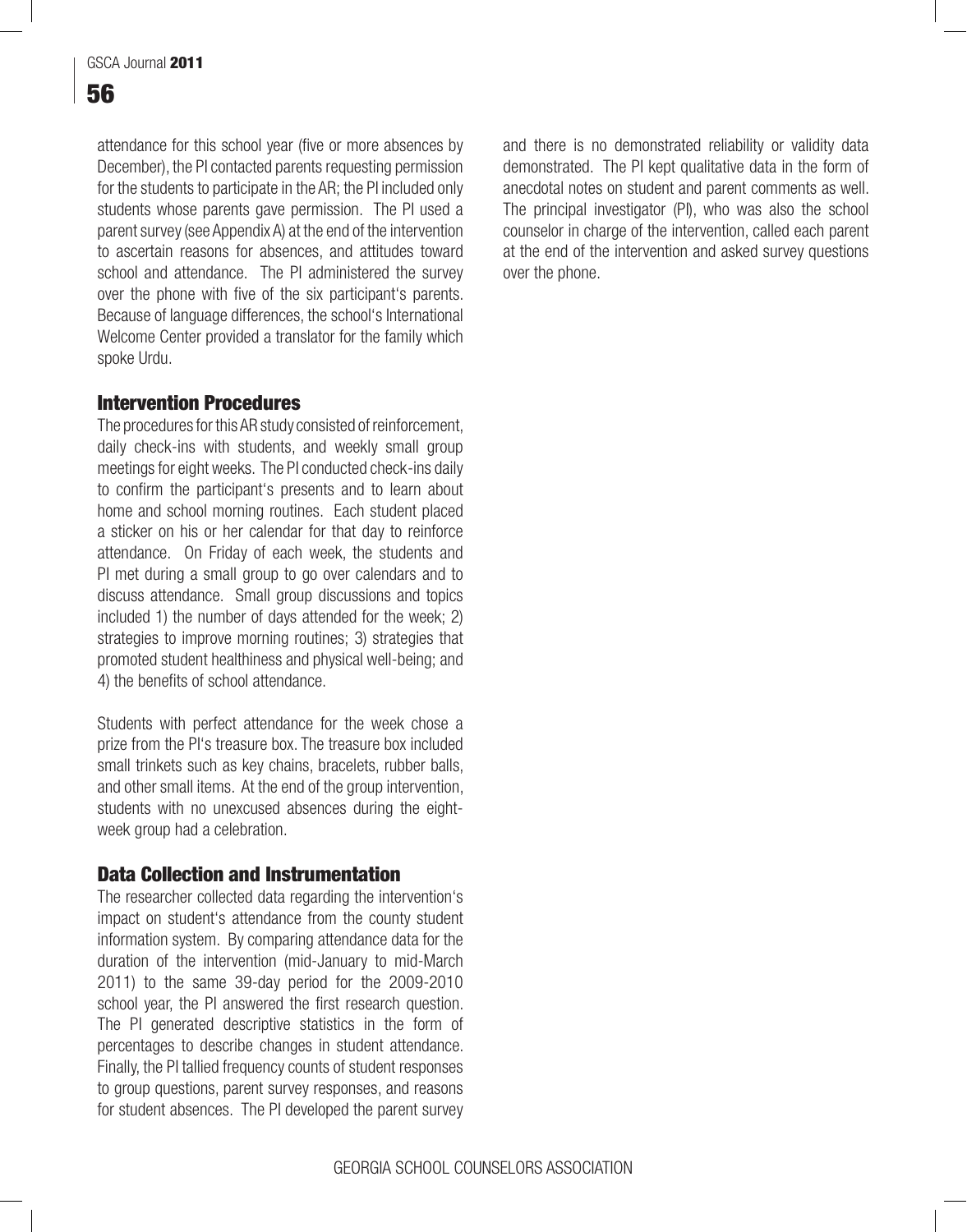#### **Results** and one student missed zero days. The average increase in student attendance from the same in student attendance from the same in student attendance from the same in student attendance from the same in student attendance f

Results indicate the effectiveness of reinforcement and daily check-ins in increasing the attendance of the six students who participated in the entire eight-week intervention. Overall, attendance improved with 82% of participants present at school .<br>to 94% of participants present. This represents a 12% increase in participant attendance. No students missed more than 4 days and one student missed zero days. The average increase in student attendance from the same period last year to this year was 11%. One student's attendance increased 16%; two students' attendance increased 15%; two students' attendance increased 10%; and one student's attendance increased 2% (see Figure 1). Collectively, the group had three atternative increased 1970, and energiation. All excused absences included doctors, dentist, or illness notes submitted by unexcused absences during the intervention. All excused absences included doctors, dentist, or illn the parent. The group had 10 total absences, with three unexcused and seven excused. parent. The group had 10 total absences, with three unexcused and seven excused.

*Figure 1.* Change in attendance after intervention (2010-2011) *Figure 1.* Change in attendance after intervention (2010-2011)



*Note:* This chart reflects total days in attendance percentages for the same eight-week periods in 2010 and 2011. Attendance rates increased for all students and the group increased an average of 11%.

# Survey Results

Parent survey responses indicated that their students miss school because of illness and difficult morning routines. One parent reported that his or her child missed school due to a non- school related event. Two reported that their children avoided school to miss class in certain subject. Parents also reported that their children liked recess, friends, and a teacher one reported the teacher as their child's favorite thing about school and that these factors encouraged the children to attend school. Four parents reported that their favorite thing about school was their friends, one said a particular subject, and one said the teacher (see Figure 2). Three students do good with getting up in the morning; two do fine; and one does poorly. All parents agreed that their child's school experience has been great so far (see Figure 3). The parents' least favorite things about school included a particular subject; two parents reporting nothing; and one reported that his or her child's friends are mean. Four parents rated their overall school experience as good; one ranked it fair; while another ranked it great. All parents and children had alarm clocks. An alarm wakes one child wakes and other parents report waking their children. Three parents reported that their children sometimes mention needing or wanting to be at school. One child often mentions it, one always mentions the need to attend school and one never mentions this (see Figure 4).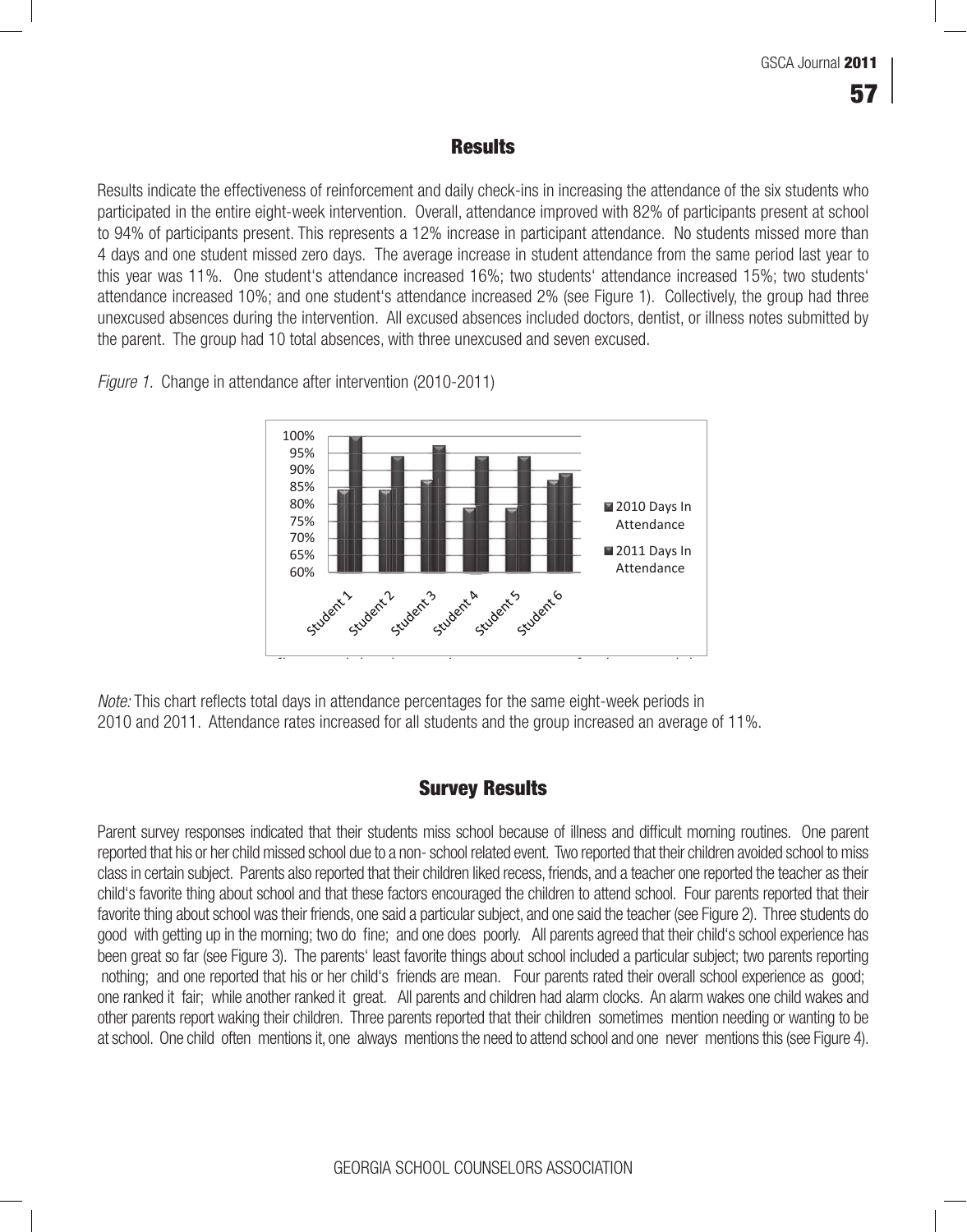





Note: Illness and difficult morning routines seemed to keep these students from attending school. Participants reported friendship as the best aspect of school. *No.* IIIncss and difficult morning routines seemed to keep these students from attending school. I anticipal





*Note:* All parents stated their children's school experience has been great and most rated the overall school experience as good.  $\mathsf{od}.$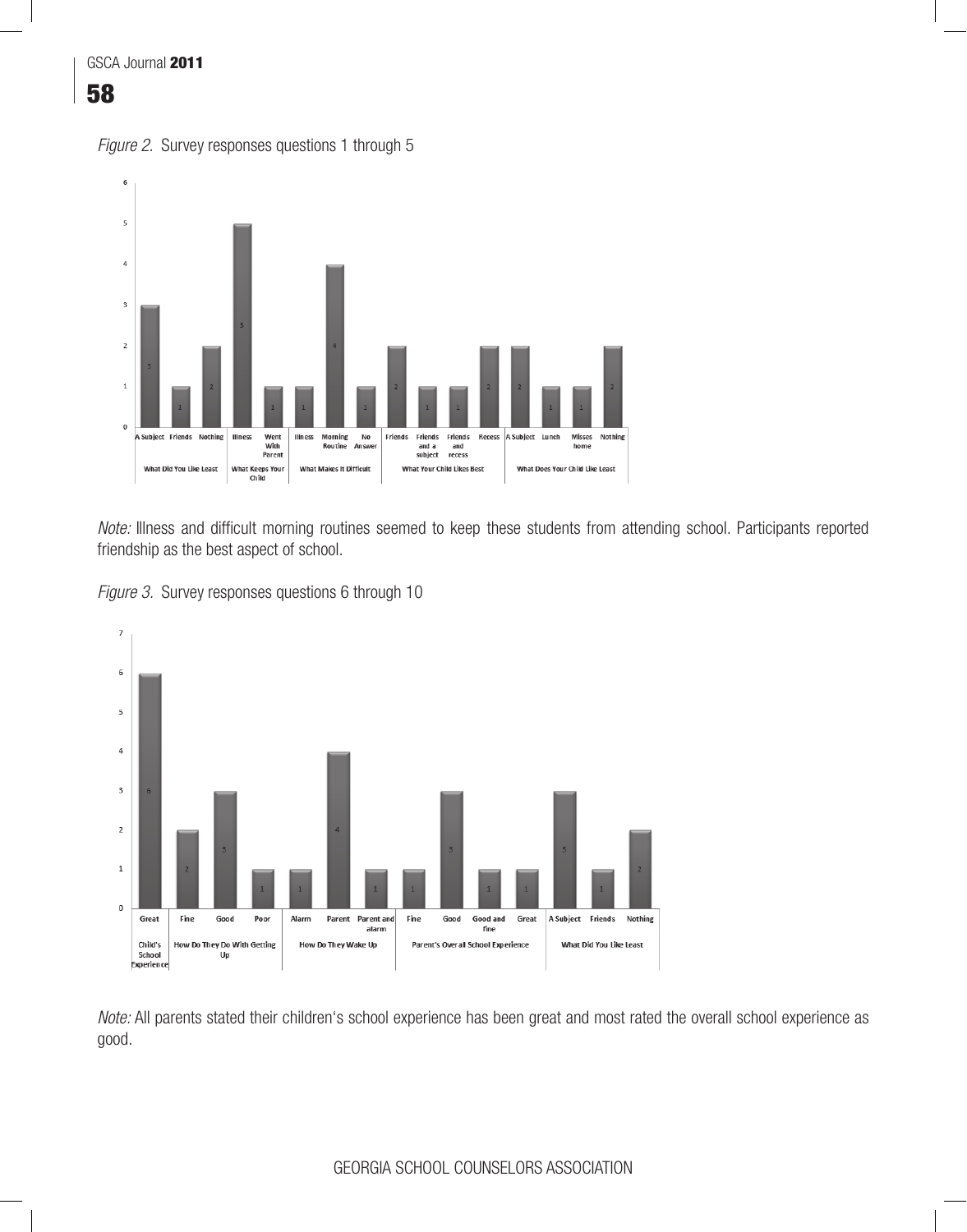

### *Figure 4*. Survey responses questions 11 through 14

*Note:* All parents report having an alarm clock; five students have alarm clocks but report that parents awaken them.

During Friday groups, students shared ideas about the importance of attending school and strategies to stay buture investigators may encounter. healthy and attend school. Their answers regarding how to stay healthy included drinking water, exercising, playing, ecounselors might have a difficult time ad running, eating right, stretching, drinking milk, going to the doctor, brushing their teeth and playing baseball. The doctor of difficult of the doctor, brushing their teeth and playing baseball.

## **Discussion**

The effectiveness of the intervention may be attributable to many factors. First, the students enjoyed the daily check-all completing the survey on the phone. ins, stickers, and the prizes. During the AR, parents seemed to communicate more frequently regarding absences and **Recommendations for Future Rese** used a variety of methods to communicate with the school such as emails, notes, and visiting the school in person. The grade levels to add significantly to the stu The AR allowed the PSc to establish a stronger rapport with each of the students and their families. While the PI noticed questions about reasons for absences, chang closer relationships with most students and families, one family demonstrated more absences and early check-outs enclosion Preparing for language barriers the than other participants. The PI did not speak with this family prior to the AR and cultural and language differences translators could broaden the number of Engrange exist between the PI and the family.

## **Limitations**

A greater number of participants would make the results more generalizable. Language barriers presented challenges getting one survey answered because the parents spoke Urdu and needed a translator. Indeed,

moonplete salveys statement and money is many factiveness of the intervention may be attributable to meer included parental enthusiasm for the project and language barriers and student mobility are limitations that future investigators may encounter. The intervention and daily check-ins were time consuming and some school counselors might have a difficult time accomplishing this task. Adminsistering the survey took much time because of difficulties reaching parents by phone and some families may not have phone access. Nevertheless, administering the survey via phone addressed concerns about lost or incomplete surveys students take home. One unexpected completing the survey on the phone.

## Recommendations for Future Research

AR and cultural and language differences exist between the PI and the family. with participants a couple of days a week, and offering Future researchers can repeat this project with multiple grade levels to add significantly to the study's utility. Moreover, the PI can shorten the survey and ask only a few questions about reasons for absences, changes in student motivation, and understanding of the school's attendance policy. Preparing for language barriers that might hinder parent communication or survey responses by working with translators could broaden the number of English Language Learners represented in the study. Finally, checking in reinforcement, would support students' school attendance. Weekly group meetings and incentives remain essential components of the plan.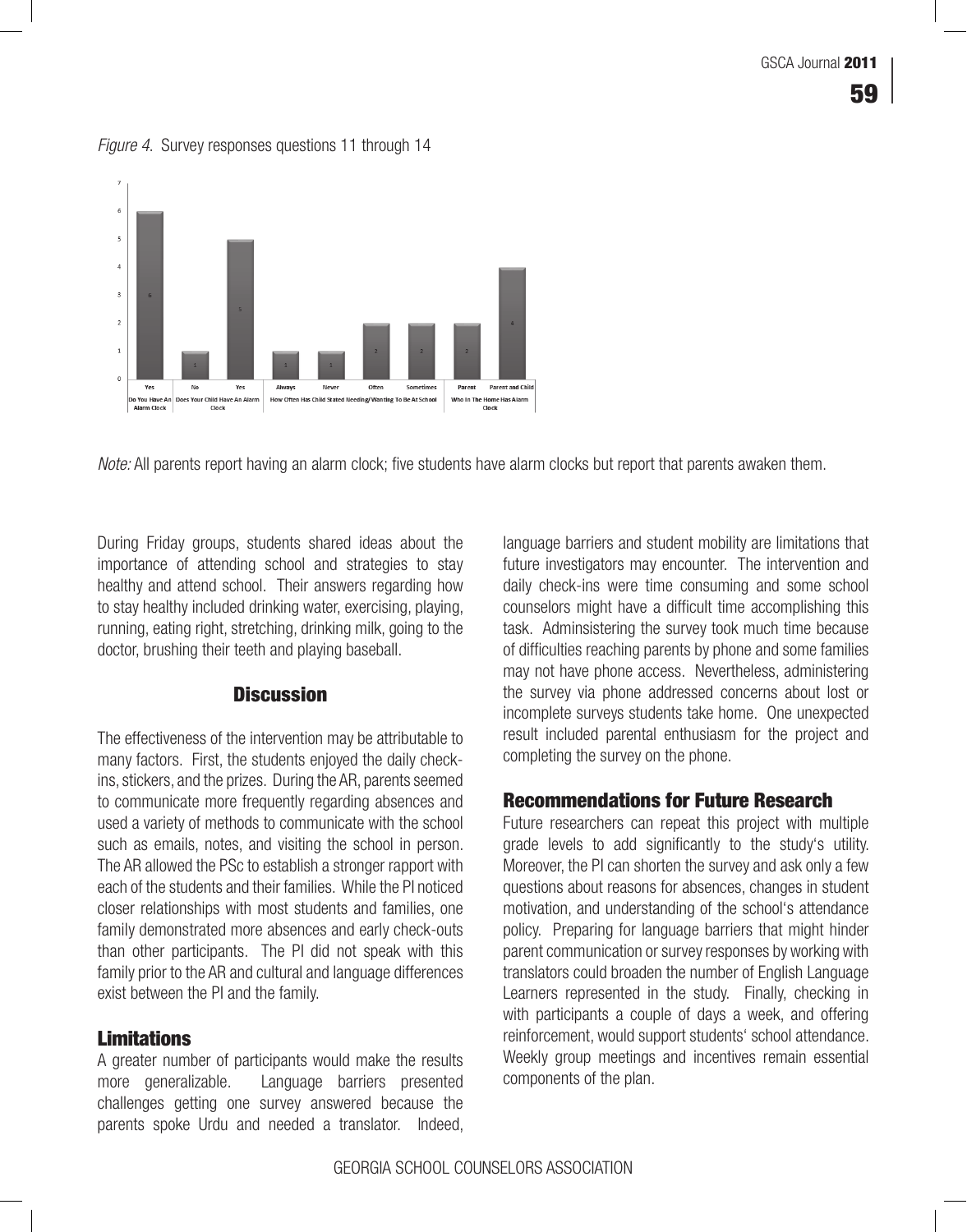## Summary and Conclusions

Chronic absenteeism has numerous negative implications. Far reaching, these implications touch everyone and include academic and social difficulties, dropping out of school, delinquency leading to justice system involvement, and lower financial earnings in adulthood.

The role of PSC provides unique opportunities to implement AR and programs that can improve student attendance. The field could benefit from additional research concerning SES as a contributor to absenteeism and effective interventions among chronically absent elementary students. The parental component and positive reinforcement seemed especially effective in this AR study. Causes and factors contributing to chronic absenteeism seem varied although in this study, parents commonly reported student illness as the reason for absences. Just as schools differentiate instruction for students, school could differentiate attendance programs in order to address diverse factors contributing to absenteeism.

### **References**

- American School Counselor Association (2005). *The ASCA national model. A framework for school counseling programs, second edition.* Alexandria, VA: Author.
- Baker, D. (2000). Using groups to reduce elementary school absenteeism. *Social Work in Education*, 22(1), 46-53.
- Baker, M., Sigmon, J., & Nugent, M. (2001). *Truancy reduction: Keeping students in school.* (Report No. NCJ-188947). Rockville, MD: National Criminal Justice Reference Service. (ERIC Document Reproduction Service No. ED468296)
- De Leonibus, N. (1978). Absenteeism: The perpetual problem. *The Practitioner*, *5*(1) (ERIC Reproduction Service ED162424)
- Dessoff, A. (2009). Parental engagement pays off. *District Administration, 45*(5),16-18, 20.
- Dube, S. R., & Orpinas, P., (2009). Understanding excessive school absenteeism as school refusal behavior. *Children & Schools,* 31(2), 87-95.
- Ford, J., & Sutphen, R. D., (1996). Early intervention to improve attendance in elementary school for at-risk children: A pilot program. *Social Work in Education,*  18(2), 95-102.
- Jacobs, K. D., & Kristsonis, W. A., (Fall 2007). An analysis of teacher and student absenteeism in urban schools: What the research says and recommendations for educational leaders. *The Lamar University Electronic Journal of Student Research* 4.
- Loeber, R., & Farrington, D. (2000). Young children who commit crime: Epidemiology, developmental origins, risk factors, early interventions, and policy implications. *Development and Psychopathology, 12*(4), 737-762.
- Mills, G. E. (2011). *AR: A guide for the teacher researcher (4th ed.).* Upper Saddle River, NJ: Merrill Prentice Hall.
- No Child Left Behind Act of 2001 (NCLB), P.L. 107-110, 115Stat. 1425. Retrieved from http://www2.ed.gov/ policy/elsec/leg/esea02/107-110.pdf
- Peek, S. (2009). Integrating effective and beneficial interventions. *Georgia School Counselors Association Journal, 16*(1) 9-15.
- Robins, L. N., & Ratcliff, K. S. (1978). Long Range Outcomes Associated with School Truancy. Retrieved from ERIC database (ED 152 893).
- Sheldon, S. (2007). Improving student attendance with school, family, and community partnerships. *The Journal of Educational Research, 100*, 267-275.